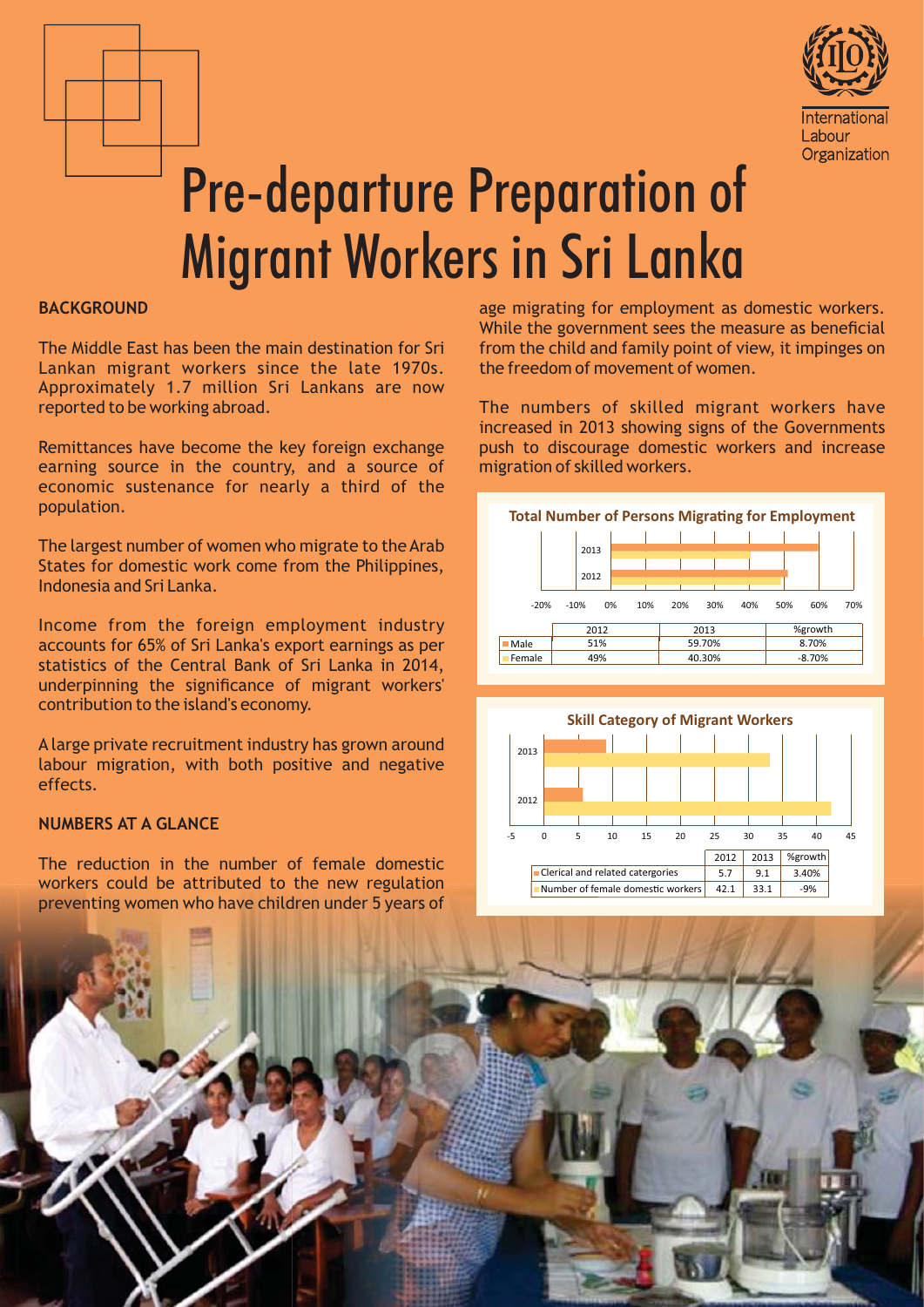## **SLBFE REGISTRATION**

Under the Sri Lanka Bureau of Foreign Employment Act No. 21 of 1985, it is required by law that all workers leaving Sri Lanka for overseas employment get registered with the SLBFE, prior to departure.

For registration the following documents are required:

- Family background report certified by the  $\bullet$ Development Officer and the head of the village verifying that children are above 5 years and have a guardian- if female is seeking domestic work and Middle East-bound
- Valid passport and visa  $\bullet$
- $\bullet$ Pre-departure training certificate acquired at a SLBFE training centre (NVQ3 certification)
- Signed employment agreement/contract

## **SLBFE SERVICES PRIOR TO PRE - DEPARTURE**

#### **Granting of Recruitment Licenses**

In accordance with strict guidelines, issual of annually renewable licenses to foreign employment agents and agencies. Migrant workers are required to seek employment through these licensed foreign employment agents.

## **Training of prospective migrant workers**

Apart from training those who are low skilled and semi-skilled, SLBFE also has programmes to promote skilled workers of different sectors by facilitating training through national institutions that are certified by the Tertiary and Vocational Education Commission of Sri Lanka.

#### **Insurance Coverage**

The Videsha Rakiya Insurance Scheme is available to every Sri Lankan SLBFE-registered migrant worker.

#### **Special Informative Programmes**

Through the Divisional Secretariats, awareness and educational programmes for prospective migrant workers, their family members and the public are conducted.

## **Foreign Employment Approval Services**

Scrutinization and endorsing employers by the SLBFE staff in Sri Lankan Embassies / High Commissions prior to granting approval for job orders by foreign recruitment agents.

## **Signing of Employment Agreements/Contracts**

Approval and translation of employment contracts to Middle East only.

## Banking Facilities within the Migrant Resource **Centres**

All workers are required to open savings accounts prior to departure to facilitate the safe remittance of money earned overseas. The SLBFE has provided office space to state banks to provide more convenient banking facilities for the migrant workers.

#### **Special Investigative Services**

Through its in-house special police unit, the SLBFE's legal division investigates and files action against errant recruitment agents, agencies or migrant workers

#### **Information Technology Services**

Specific information of the migrant worker is stored on a computerized central network for efficient service delivery. This includes registration details, details on pre-departure training and details regarding a complaint lodged by the worker or their family members. The centralized system is also accessible to SLBFE officers in the Sri Lankan Diplomatic missions so they are able to verify details and take any action required.

#### **Sahana Piyasa Relief Centre**

Sahana Piyasa provides vital services to migrant workers. Most importantly, migrant workers can request compensation at SLBFE's Welfare Division if they return prior to completing the period of contract owing to illness, accident, disability or due to harassment or physical abuse.

Located in the vicinity of the Bandaranaike International Airport and the Mahinda Rajapaksa International Airport in Mattala, migrant returnees

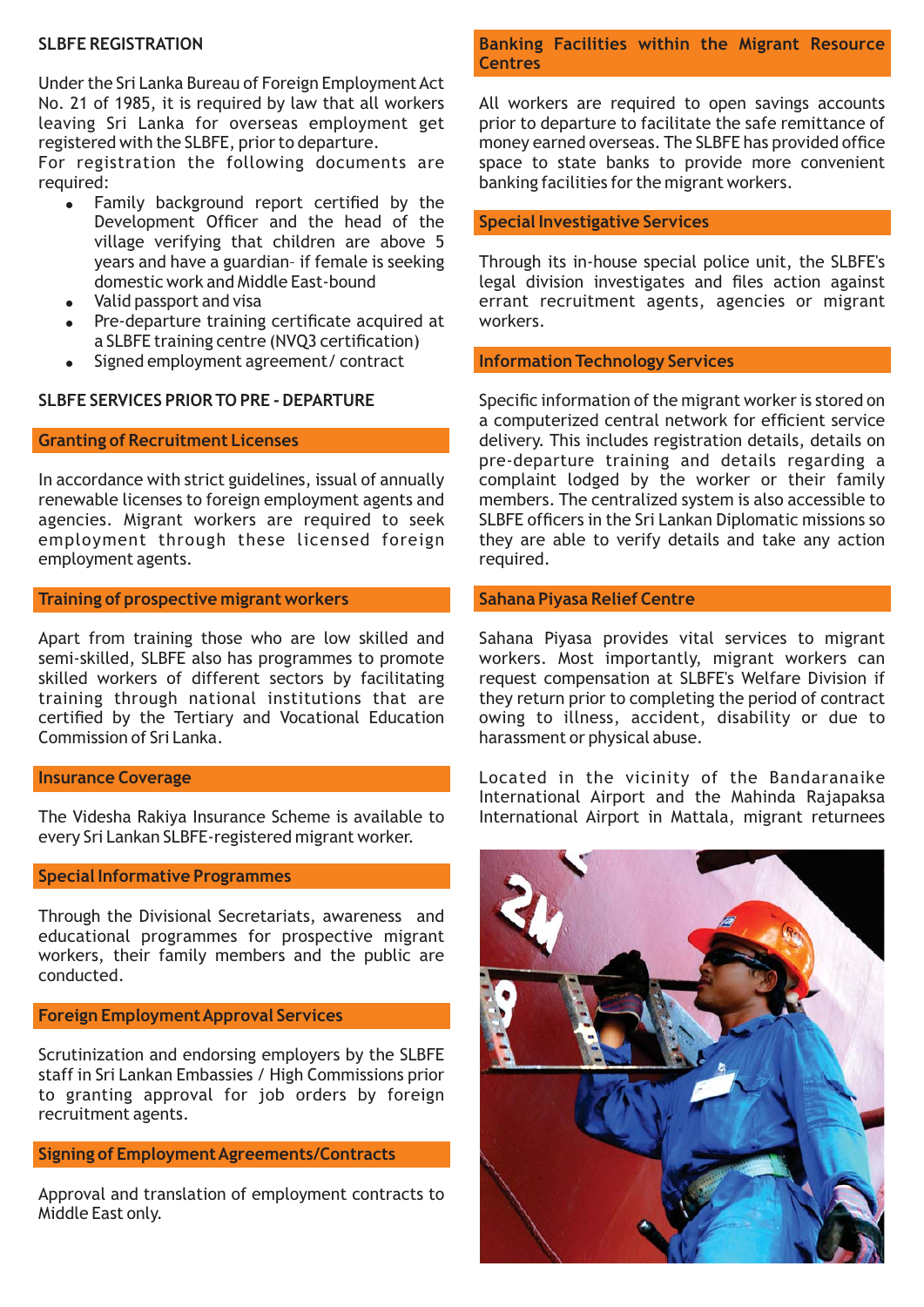

can seek emergency assistance from the SLBFE officers at the Sahana Piyasa relief centers. Emergency money to travel home or a stay at the transit home can also be provided. Sahana Piyasa also offers a host of services to migrant workers prior to departure.

#### Sahana Pivasa

101 5/3, Negombo Road, Katunayake. Tel  $\cdot$  +94 11 225 9341 Fax: +94 11 225 9953 Email: sahanapiyasa@slbfe.lk

SLBFE website: (www.slbfe.lk) **SLBFE information hotlines (24 Hour Service:**  $+94112879900 - 902$ Government Information Hotlines (1919) and Government Website (http://www.gic.gov.lk/)

# **ENSURING WORKER'S SAFETY**

SLBFE provides welfare services to those who are in need of support.

- Within Sri Lanka Family members of migrant workers.
- Outside of Sri Lanka Migrant workers.
- Returnees.

# **EVOLUTION OF PRE-DEPARTURE TRAINING**

In 1994, by circular (No C/No 94/3) dated 30 June 1994, training was made compulsory for prospective migrant workers.

The initial 7-day training programme, targeting the Middle East-bound Domestic Sector workers, was not systematic and lacked a curricula. SLBFE training gradually evolved into a 12-day and 15-day training schedule. The current training for female domestic workers is conducted over a period of 21 days.

The current training also includes basic preparation for migration, an introduction to the Sri Lanka Bureau of Foreign Employment (SLBFE) and registration, making necessary arrangements for successful migration including the preparation of travel documents and social arrangements such as discussions with family members, school teachers, religious leaders and concludes with a pre-flight briefing.

## **TRAINING WITH A PURPOSE**

Key milestones in the recent years include:

- Launch of a National Labour Migration Policy  $(2008).$
- decentralization of SLBFE resource centres and training facilities.
- the facilitation of private recruitment agents to conduct standardized training and orientation,
- . introduction of the National Vocational Qualification (NVQ) Level III standardization system.
- introduction of an Operational Manual for Labour Sections of Sri Lankan Diplomatic Missions in Destination Countries (2013) to support migrant worker grievance handling,
- creation of a new cadre of Development Officers at the Divisional Secretariat level to complement **SLBFE functions locally, and**
- · development of a Safe Labour Migration Information Guide (2013) to strengthen predeparture advisory services provided by locally based Government officers.

These efforts and tools have been introduced for the protection of the island's migrant workers and to ensure they have the necessary skills and better understanding to deliver on their employment contracts.

The National Vocational Qualification (NVQ) Level III Trainer and Trainee Guides was developed to standardize the SLBFE's 21-day Pre-Departure Training programme aimed at the prospective migrant workers going to the Middle East (Domestic Sector). Further, 28 Functional Guides and 11 Language Guides covering English, Arabic, Hebrew, Greek, Mandarin, Cantonese and Hindi have been developed, and are available in Sinhala, Tamil and in English at the training centers.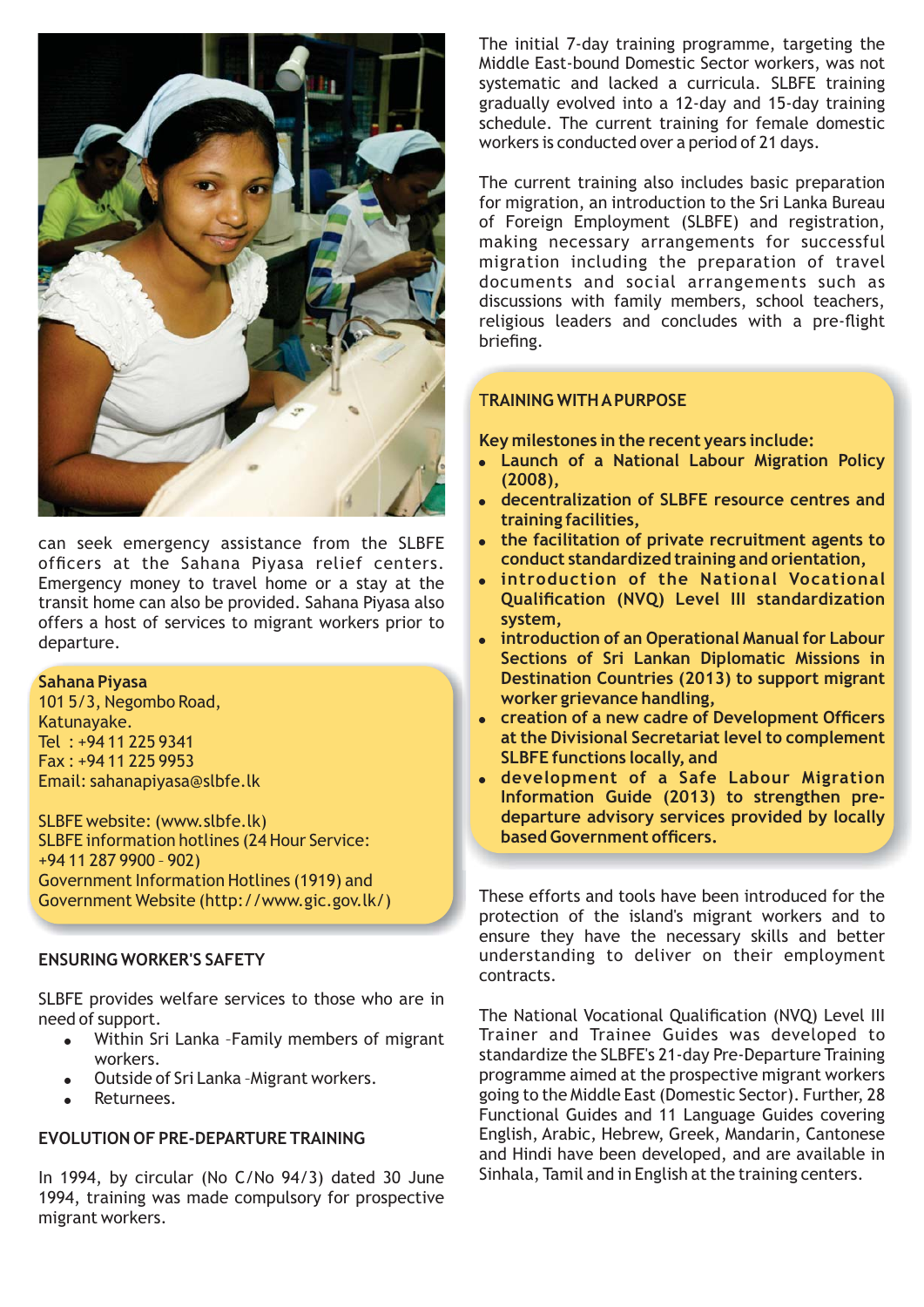## SLBFE TRAINING PROGRAMMES FOR LOW SKILLED **WORKERS**

The SLBFE-initiated training programmes contain training modules on both job competencies and safe migration awareness.

## **COMPETENCY LEVEL**

Middle East-bound domestic sector migrant workers are required to possess the National Vocational **Oualification (NVO) Level III.** 

The NVQ testing process covers six units of skills training concerning domestic accommodation units:

- 1. Cleaning of walls, ceilings and floors
- 2. Cleaning of furniture and furnishings
- 3. Cleaning of bathrooms and toilets
- 4. Household Laundry
- 5. Preparing of meals
- 6. Serving of food and beverages

## PRE-REQUISITES FOR THE TRAINING

- 1. Candidates must possess a valid passport and National Identity Card (NIC)
- 2. Be physically fit and mentally preparedattested by a medical examination certificate
- 3. Be able to read and write in either Sinhala or Tamil so they are able to easily follow the instructions of the training

## **Age restrictions:**

- Domestic workers to Saudi Arabia (female) 25 years and above
- Domestic workers to other Middle Eastern Countries (female) 23 years and above
- Domestic workers to Middle East Countries (male) 21 years and above
- Workers to all other countries-21 years and above
- Those above 45 years of age require a special physical fitness test





| <b>Course Name</b>                                                               | Country            | <b>Duration</b> |
|----------------------------------------------------------------------------------|--------------------|-----------------|
| Basic Literacy (for those who cannot read & write in<br>their own mother tongue) | <b>Middle East</b> | 18 days         |
| <b>Domestic Sector housekeeping</b>                                              | <b>Middle East</b> | 21 days         |
| Domestic sector care giving                                                      | <b>Israel</b>      | 30 days         |
| Domestic sector housekeeping and care giving                                     | <b>Cypress</b>     | 30 days         |
| Orientation course (non-domestic sector)                                         | <b>Middle East</b> | 05 days         |

(SLBFE conducts training programmes at 25 locations island-wide, Private recruitment agencies deliver trainings at 13 training centres, targeting Middle Eastern countries only.)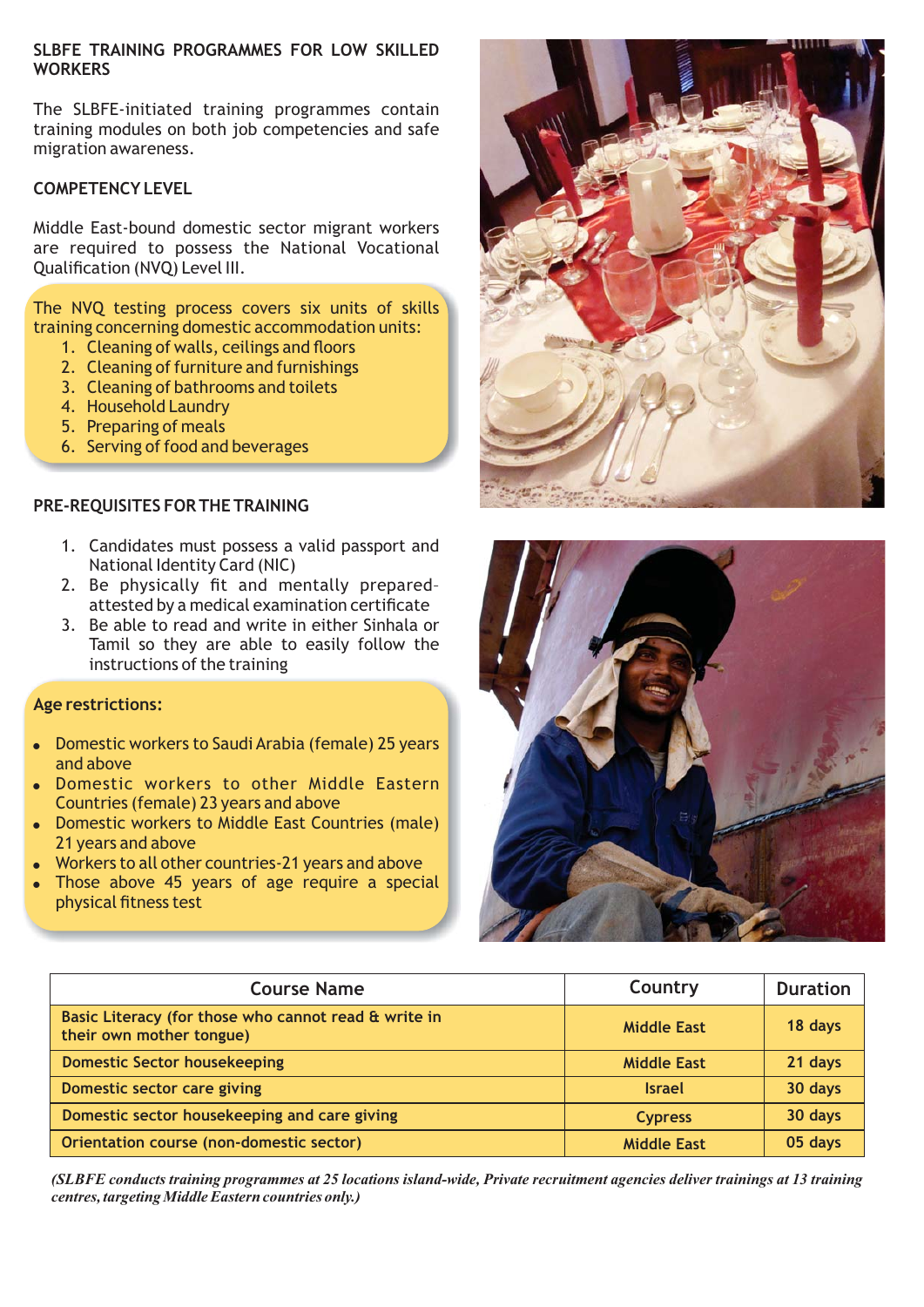## KEY FINDINGS AND RECOMMENDATIONS OF THE PRE-DEPARTURE PREPARATIONS BASED ON FEEDBACK FROM TRAINERS AND TRAINEES<sup>1</sup>

| Area                            | <b>Key Findings</b>                                                                                                                                                                                                                                                                                                                                                                                                                                                                                                                                           | <b>Key Recommendations</b>                                                                                                                                                                                                                                                                                                                                                                                                                                                                                                                                                                                                                                                                                              |
|---------------------------------|---------------------------------------------------------------------------------------------------------------------------------------------------------------------------------------------------------------------------------------------------------------------------------------------------------------------------------------------------------------------------------------------------------------------------------------------------------------------------------------------------------------------------------------------------------------|-------------------------------------------------------------------------------------------------------------------------------------------------------------------------------------------------------------------------------------------------------------------------------------------------------------------------------------------------------------------------------------------------------------------------------------------------------------------------------------------------------------------------------------------------------------------------------------------------------------------------------------------------------------------------------------------------------------------------|
| <b>Use of Functional Guides</b> | Trainings were based on the Functional Guides, Language<br><b>Guides and Training Modules</b><br>Functional Guides were extensively used for training<br>purposes. Trainers found them easy to use                                                                                                                                                                                                                                                                                                                                                            | Instructors preferred to have detailed training modules for<br>delivery                                                                                                                                                                                                                                                                                                                                                                                                                                                                                                                                                                                                                                                 |
| <b>Instructors</b>              | Experienced and confident, however lacked formal training as<br>instructors                                                                                                                                                                                                                                                                                                                                                                                                                                                                                   | Instructors should undergo regular Training of Trainers (ToT)<br>sessions to enhance skills level and competencies                                                                                                                                                                                                                                                                                                                                                                                                                                                                                                                                                                                                      |
| <b>Use of Functional Guides</b> | Language Guides were popular with the Language Lab officers<br>and trainees<br>Inadequacy of time for language practice<br>Allocated time inadequate to learn new languages (primarily<br>Arabic, Hebrew and Greek)<br>Trainers were guided by the Language Guides                                                                                                                                                                                                                                                                                            | Terms linked to the skills training programmes should be<br>introduced more frequently, for example more words linked<br>to care giving<br>More time needs to be allocated to develop basic language<br>skills<br>More time is needed to develop new language skills<br>Specific terms useful in the skills training should be included<br>in the English language course                                                                                                                                                                                                                                                                                                                                               |
| <b>Training methods</b>         | Innovative methods to get the message across were not used<br>Trainings are lecture-based with limited hours for practical<br>training                                                                                                                                                                                                                                                                                                                                                                                                                        | Increase use of audio-visuals<br>Introduce relevant handouts and other training material<br>Increase hands-on sessions such as group work, practical<br>sessions, role plays etc                                                                                                                                                                                                                                                                                                                                                                                                                                                                                                                                        |
| <b>Training material</b>        | The use of audio-visuals in training was minimal, however a<br>video was used to educate trainees on sexual harassment<br>No uniformity in the quality of delivery especially in the<br>teaching of functional aspects. While most used the guides,<br>some used their own tools, and they had their own method of<br>delivery. Instructors used training material prepared by<br>themselves                                                                                                                                                                  | Introduce audio-visuals to enhance the quality of training<br>Increase the trainees' capacity to absorb new information<br>Introduce uniform training material, including handouts etc<br>and a standardized training delivery method                                                                                                                                                                                                                                                                                                                                                                                                                                                                                   |
| <b>Course Duration</b>          | Intense training schedules                                                                                                                                                                                                                                                                                                                                                                                                                                                                                                                                    | Review allocated time and redesign to ensure some time for<br>recreation<br>Review course duration                                                                                                                                                                                                                                                                                                                                                                                                                                                                                                                                                                                                                      |
| Migrant worker safety           | Trainees unaware of emergency assistance forms to be used in<br>case of an emergency<br>Specific ways in which Sri Lankan embassies/high commission<br>can assist migrant workers unclear to trainees<br>Unaware of the functions of safe houses or location/s<br>Migrant worker safety has remained a key concern for Sri<br>Lanka and should form a core area of SLBFE training<br>programmes. This area is covered through Training Module (No<br>8), however, is not handled sufficiently and no practical<br>session/role play is included in the module | Use specimen of the form during training<br>Clarify role of Sri Lankan missions in host countries<br>Explain concept, services and how to access services<br>Include a module on migrant worker safety that deals with<br>aspects of physical safety (with sufficient local examples from<br>the past)<br>Make a health and safety training module compulsory in the<br>21-day Housekeeping for Middle East-bound Domestic Sector<br>workers and 5-day Orientation Course for Middle East-bound<br>non-domestic sector workers<br>Include role plays and/or show safety videos on how to seek<br>assistance, reach safe houses<br>provide contact information of embassy /high commission<br>welfare units as a handout |

Interviews were conducted with the Deputy General Manager – Training, Manager Training of the SLBFE. A total of 4 trainees from Ratmalana (south of Colombo) consisting of 2 care giving trainees bound for Singapore and 2 ma Middle East as well as 2 female instructors. All interviews were conducted in the month of December 2014.

 $\overline{l}$